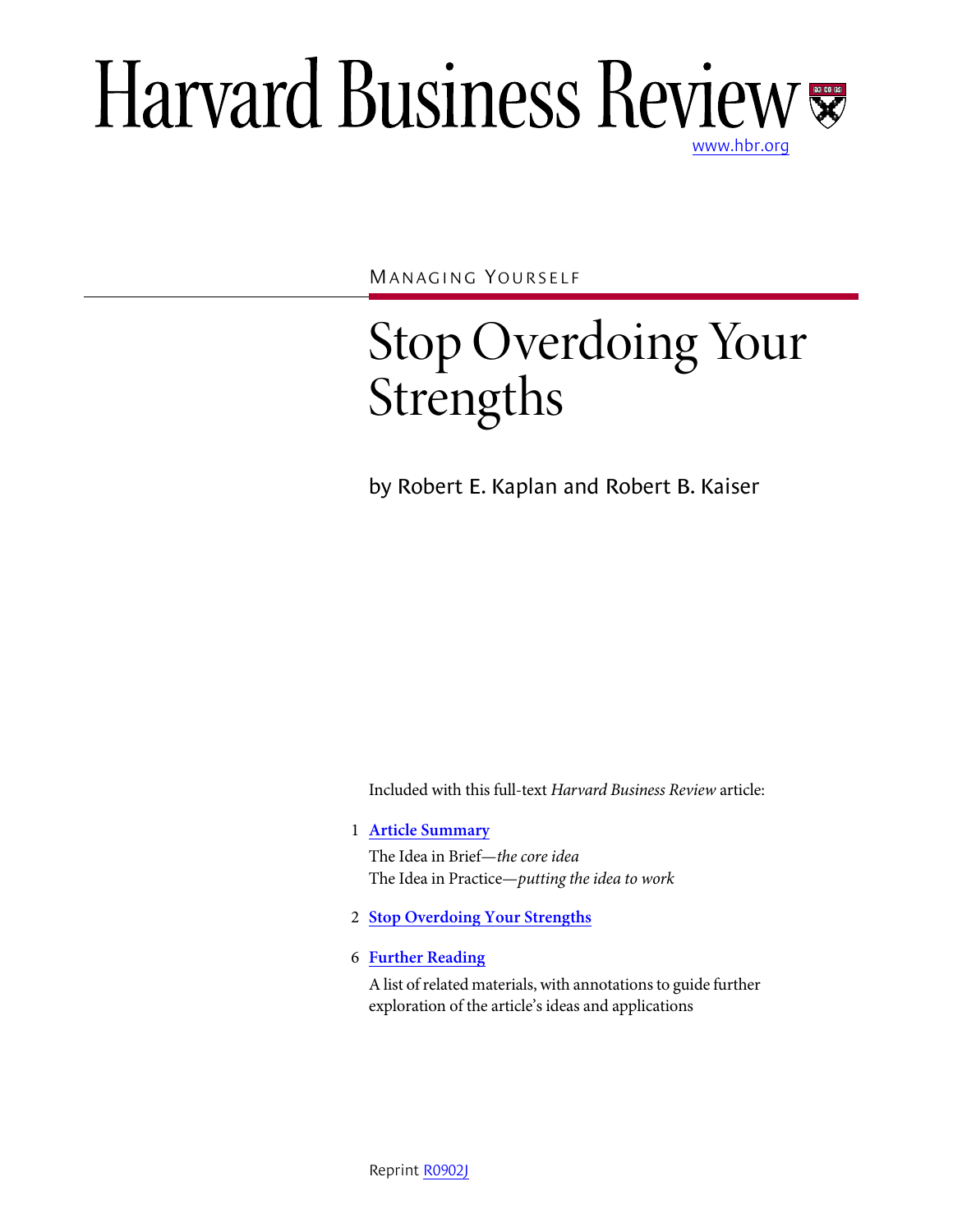## Stop Overdoing Your Strengths

Taken too far, your strengths can become weaknesses.

Consider two leadership strengths: forcefulness (driving your team hard) and consensus-building (getting everyone's agreement on decisions). Overdo forcefulness, and your team's productivity may improve but its morale will weaken, eventually undercutting productivity. Overdo consensus-building, and morale may rise but productivity might ultimately suffer (for instance, decisions take too long), eventually eroding morale.

How to strike a balance? First, seek evidence that you're overusing particular strengths. Extremely high ratings on a 360 degree feedback report may offer clues. Then, redirect your strengths. For example, one executive who was seen by his colleagues as overly aggressive applied his inherent determination to himself—to stop coming on so strong.

### **The Idea in Brief The Idea in Practice**

Kaplan and Kaiser offer these suggestions for rebalancing your strengths:

### **ACKNOWLEDGE YOUR OVERUSED STRENGTHS**

It's hard to spot strengths you're overdoing. The following practices can help:

- **•** When coworkers give you the highest rating on a leadership behavior, this may indicate you're taking the behavior too far. 360 degree feedback doesn't capture overkill. Review the highest ratings on your most recent 360-degree report and ask yourself, "Is this too much of a good thing?"
- **•** Ask coworkers three questions: "What should I do more? What should I do less? What should I continue unchanged?"
- **•** Ask yourself, "Do I privately pride myself on being superior to other leaders in any way?" If so, this is precisely the attribute you're at risk of overdoing.
- **•** If you're still not sure, ask your spouse or partner whether you're overdoing any strengths.

### **REDIRECT YOUR STRENGTHS**

Try to balance the strengths you're overdoing by doing a bit more of their opposite.

Example:

A manager's strong preference for consensus building made for overly long meetings that tried her team's patience. Beyond a certain point, they wanted her to step in and decide. When she stopped shooting for agreement among the entire team and began settling for eight out of ten instead, her meetings became much more productive. The people who didn't agree accepted the majority's opinion and appreciated that their views had been considered. The entire team was glad that meetings no longer took so much time from their day.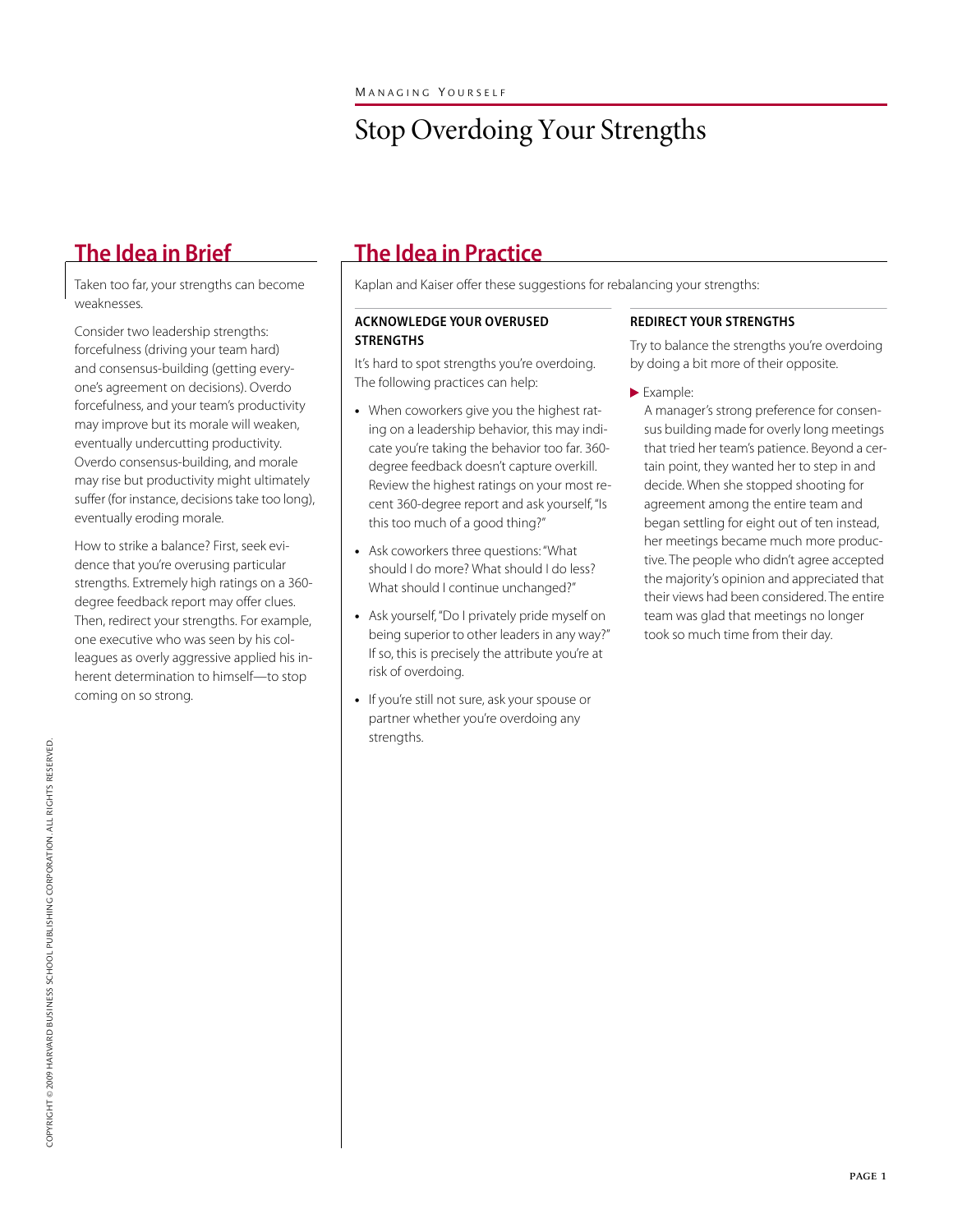MANAGING YOURSELF

# Stop Overdoing Your Strengths

### by Robert E. Kaplan and Robert B. Kaiser

The conventional wisdom in leadership development circles is that you should discover and capitalize on your strengths, assuming that they are aligned with some organizational need. No matter how hard you work on certain weaknesses, the logic goes, chances are you'll make only marginal progress. Don't waste too much time overcoming flaws; better to focus on what you do best and surround yourself with people who have complementary strengths.

It's a reasonable approach that emerged as a response to an arguably unhealthy fixation on weaknesses when it came to performance reviews. Seven years ago, in fact, one of us (Kaplan) cited in a short HBR article the value of understanding your strengths—and not just because it's hard to overcome weaknesses. But it turns out you can take strengths too far. The article referenced a brilliant media executive who considered himself unexceptional. Although he grasped complex concepts more quickly than most people, he didn't realize it so he was impatient with colleagues who, in

his view, couldn't keep up. Only with some pointed feedback did he see that he was running roughshod over his colleagues. In other words, he had unknowingly corrupted his quick-wittedness by taking it to excess.

This is a common problem. Most managers can point to an off-kilter leader—the supportive boss who cuts people a little too much slack, for instance, or the gifted operational director whose relentless focus on results leads to hypercontrol. But it's extremely difficult to see such overkill in yourself.

And that's where leadership development tools are failing us. Dividing qualities into "strengths" and "weaknesses" implicitly ignores strengths overdone. Given this incomplete mental model, it is no surprise that most leadership 360s employ five-point rating scales in which high scores are the best. Such tools overlook a key lesson from decades of research on derailment: More is not always better, and executives lose their jobs when their strengths become weaknesses through overuse.

Based on our 25 years of leadership consult-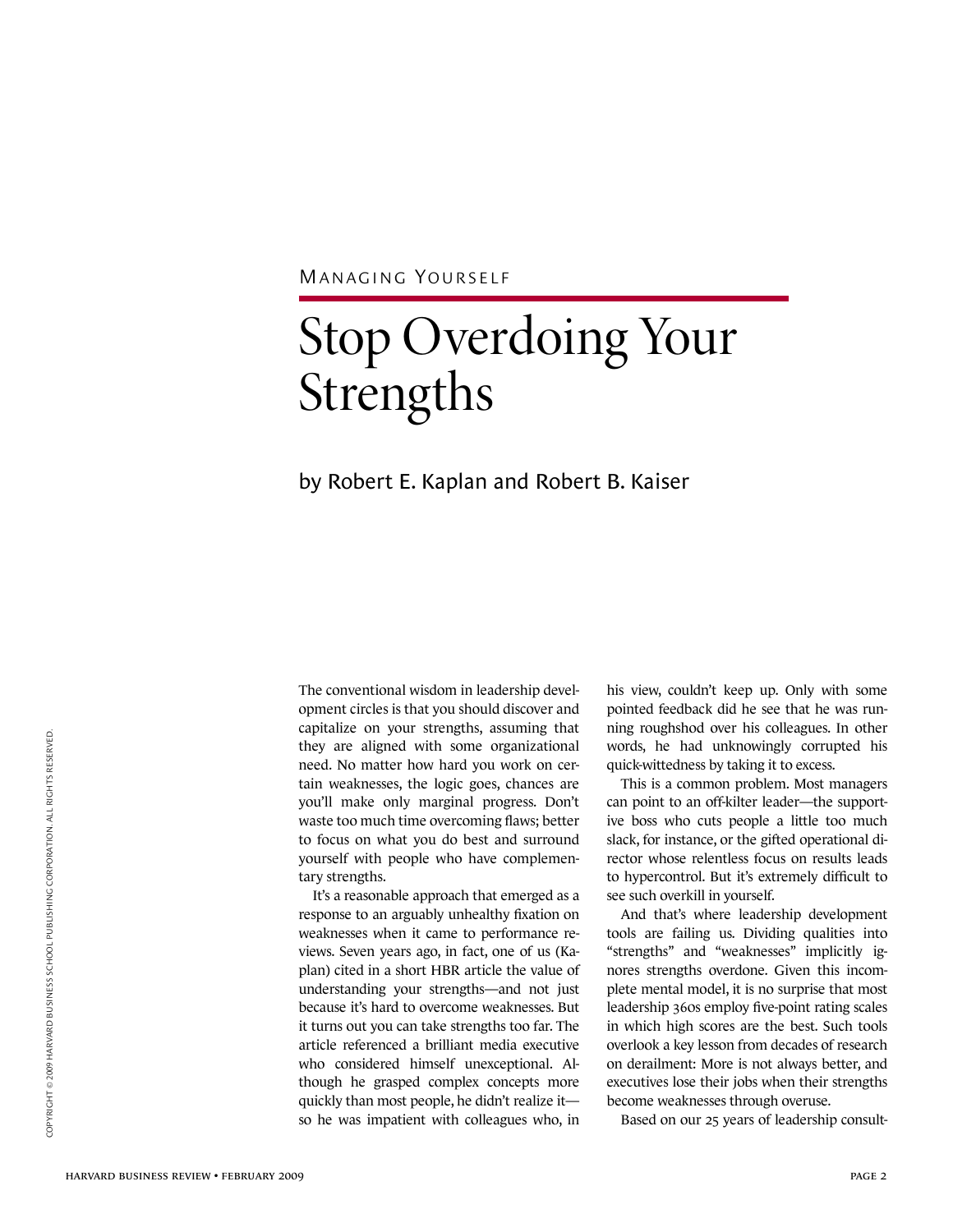ing and our analysis of 360-degree feedback on about 1,200 middle and senior managers (completed by nearly 15,000 coworkers over the course of a decade), we've devised strategies and tools to help managers recognize when they're taking a strength too far and then correct this counterproductive tendency.

### **The Costs of Strengths Overused**

In our research we tested the effects of overused strengths on two aspects of team performance: vitality (defined as morale, engagement, and cohesion) and productivity (quantity and quality of output). We found that taking a strength to an extreme is always detrimental to performance, but even a mild tendency to overdo it can be harmful. Be a little too forceful, for instance, and your team's output may improve some—but vitality will take a hit, and weakened morale will eventually undercut productivity. Be a little too enabling, and you may shore up vitality—but productivity will suffer over time, which will in turn erode morale. In general, overdoing it hurts your effectiveness just as much as underdoing it (the exhibit "The Upshot of Overkill" displays this result for forceful leadership).

One executive we'll call Tom had, when we met him, recently joined his company's management committee. (In the interests of protecting our clients' privacy, Tom and the other managers we describe in this piece are composites.) Tom's peers and CEO had but one concern: He came on too strong in committee meetings. This dynamic played out, for example, in his very public misgivings over a proposed shift to greater centralization. His company, a telecommunications equipment maker, was moving to a shared-services model to cut costs, which were well above the industry average. Tom argued heatedly that the company should reduce the risk by centralizing in stages. His stated reason was that the business he ran was performing well; the company should first centralize the functions of businesses that needed to better their margins. Tom's unstated, mostly subconscious, reason was that he took the proposed changes as a lack of appreciation for his track record. By taking his forcefulness to an extreme (witness his staunch defense of his position), he degraded it. This is one cost of overdoing a strength.

There is another cost: lopsided leadership. Once you overplay a strength, you're at risk of diminished capacity on the opposite pole. For example, a leader who is good at getting people involved in decisions, and has been encouraged to build on that strength, may not realize that in engaging so many others he is taking too long to move into action. Among the senior managers we studied, 97% who overdo forceful leadership in some respect also underdo enabling leadership, according to coworkers. And 94% who overdo operational leadership in some way also underdo strategic leadership. Marked lopsidedness can limit your personal cachet and career prospects. (See the exhibit "Opposing Leadership Virtues" for more detail on two fundamental dualities in leadership—forceful versus enabling, and strategic versus operational.) Unfortunately, few leaders recognize when they are underdoing a strength's polar opposite.

#### **Finding Your Balance**

It's not hard to see why overdoing a strength can get you into trouble, but an intellectual grasp of that concept and even a willingness to change won't save you from yourself. To find some balance, you also have to come to terms with the roots of your behavior. Tom, for instance, had always viewed his conduct in a positive light: He was making himself heard, being direct. What's not to like? To be fair, such qualities are strengths—to a point. Tom was shocked to discover that people found him overly aggressive.

A change in mind-set was surprisingly easy for Tom. That's partly because when he got the bad news, he also learned that his peers, subordinates, and CEO held him in high esteem. Respect was a hot button for him; once he no longer felt he had to sell himself, he could relax and listen to other points of view. In a leadership survey conducted before his feedback session, his peers rated him as greatly overdefending his positions. A few months later, another survey showed a considerable drop in that rating; now the team could get much more out of Tom's generally very good business judgment.

Tom is the exception. For most of us, such a transition is quite difficult. If you can't, for example, imagine that there's such a thing as being too results oriented (which might lead you to drive your team too hard) or too principled (and maybe preachy, judgmental, or intolerant), you're a poor candidate for change. But Tom had an open mind: As he put it, he found

#### **Robert E. Kaplan** ([bkaplan@](mailto:bkaplan@kaplandevries.com)

[kaplandevries.com](mailto:bkaplan@kaplandevries.com)), based in New York, and **Robert B. Kaiser** [\(rkaiser@](mailto:rkaiser@kaplandevries.com) [kaplandevries.com](mailto:rkaiser@kaplandevries.com)), based in Greensboro, North Carolina, are partners at the leadership-consulting firm Kaplan DeVries. They are the authors of The Versatile Leader: Make the Most of Your Strengths—Without Overdoing It (Pfeiffer, 2006) and have recently been awarded a patent for their 360 tool, the Leadership Versatility Index.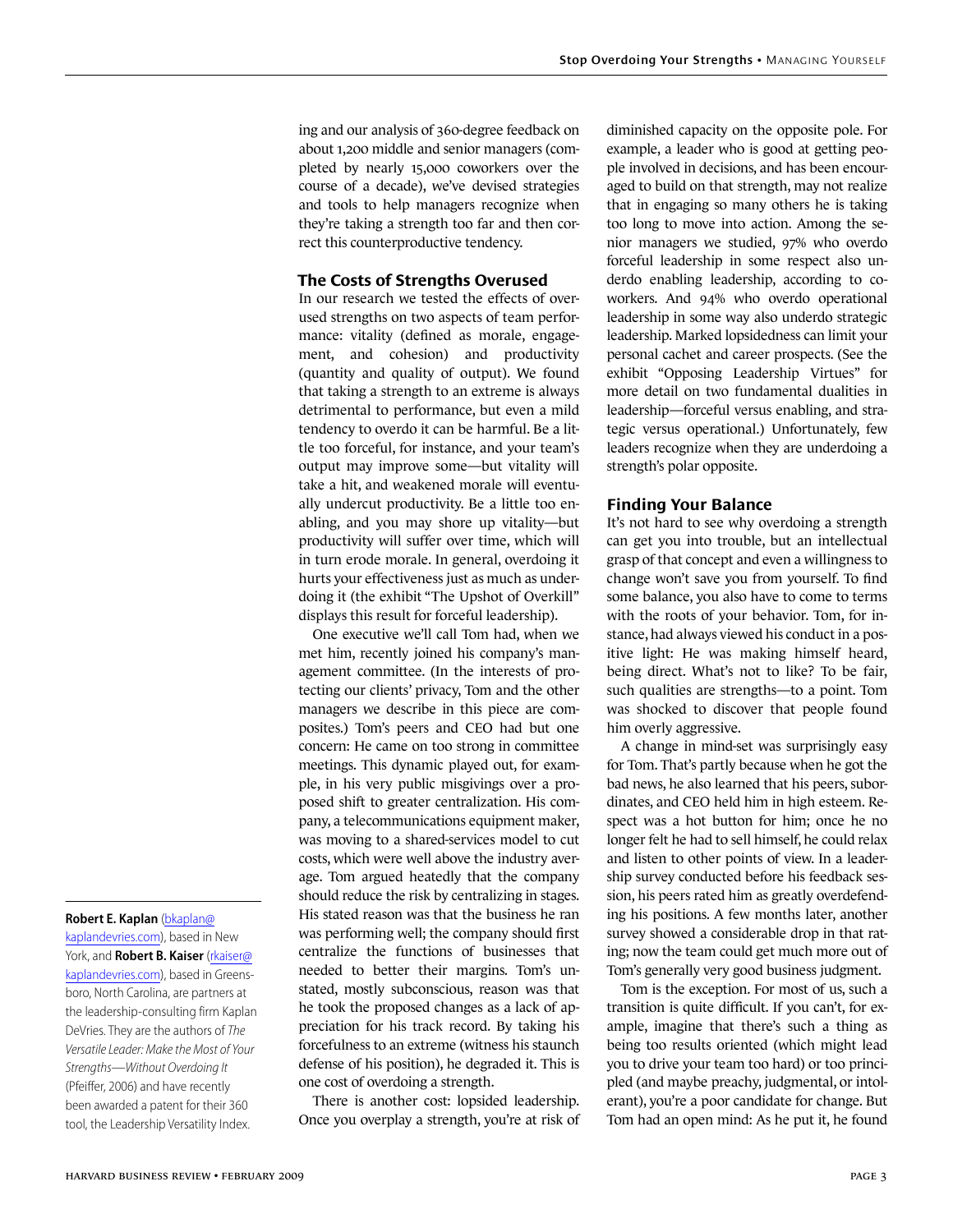**The Upshot of Overkill**

It's just as harmful to overdo a leadership strength as it is to underdo it. The graph below displays the relationship between forceful leadership and overall effectiveness. It maps coworkers' ratings of managers' effectiveness (based on a 10-point scale) against ratings of forcefulness.



Generally speaking, the managers deemed most effective are also viewed as exercising "the right amount" of forceful leadership not too little, not too much. At either extreme, we see a marked drop in effectiveness. Our research shows similar patterns for enabling, strategic,

that he could be passionate without losing compassion; he could be right without being righteous.

**Acknowledge your strengths overused.** As we noted earlier, it's not easy to spot strengths that you're overdoing. In our research sample, 55% of the managers were rated by coworkers as using too much of at least one leadership attribute, but the majority of those managers did not rate themselves as overdoing that attribute. The problem is made worse on survey instruments with a five-point rating scale. One manager gave himself a five on "decisive makes decisions in a timely fashion." His corresponding written comments didn't reflect any awareness of the downsides of decisiveness. His coworkers rated him just as highly on decisiveness, but in later conversations they described him as "overwhelming" and cited his tendency to curtail discussion.

The leadership development field lets managers down by inadvertently neglecting to assess for overused strengths. Managers like Tom are to be forgiven for perceiving a five—typically defined as "to a very great extent"—as an excellent grade. The hitch is that when your coworkers give you a rating of five on a leadership behavior, it might be an indication that you're taking that behavior too far—but the score alone doesn't explicitly signal overkill.

Therefore, you need to find other ways to bring it to light. You could start with a review of the highest ratings on your most recent 360 report. Ask yourself: Is this too much of a good thing? Ask coworkers what you overdo, or better yet, conduct a survey consisting of three questions: What should I do more? What should I do less? What should I continue doing? If you're still not sure, ask your spouse or a very close friend, who will probably know.

Another technique is to make a list of the qualities you most want to have as a leader. Are you overdoing any of them? That's a tough question to answer, but it forces you to think in a new way, to challenge some of your assumptions about leadership and your abilities. Ask yourself as well whether you privately pride yourself on being superior to other leaders in any way. This is precisely the attribute that you're at risk of overdoing.

Checking for lopsidedness doesn't require an elaborate assessment tool. You can simply prompt feedback from other people with a list of qualities—one you compose or one you get off the shelf (drawing from the exhibit "Opposing Leadership Virtues," for example, or from John Kotter's distinction between leadership and management in the classic HBR article "What Leaders Really Do.")

And now the bigger challenge: Trace overkill to its source, whether that's an unexamined assumption that more is better or a set of overly high expectations. (Your spouse or a good friend can once again be a reliable source of information.)

**Redirect your strengths.** The stronger your preference for one leadership style, the stronger your distaste for its opposite. So-called servant leaders, for example, can't stand selfishness and are known for not taking good care of themselves.

It would be unrealistic to suggest that everyone could become fully balanced. Our research tells us that only 5% of executives get it about right on forceful versus enabling leadership as well as strategic versus operational leadership. Most managers lean one way or another, and lopsidedness will hurt your own and your team's effectiveness. If you are ready to embrace a new mind-set and begin correcting your lopsided tendencies, you merely need to stop both overdoing a given attribute and underdoing its opposite. That is, of course, a lot harder than it sounds.

The good news is, managers can sometimes reapply their strengths to recover their balance. That's what we saw with Tom: His inherent determination went from virtue to vice and back to virtue. Once he accepted that others saw him as overly aggressive, he changed his behavior through sheer will, bolstered by knowing he had his colleagues' respect.

Consider also Maureen, another executive we've worked with, a general manager at an insurance company. Her strong preference for consensus building made for overly long meetings that tried her team's patience. Beyond a certain point, people wanted her to step in and decide. When she stopped shooting for agreement among the entire team, settling for eight out of 10, her meetings became much more productive—and the two people who didn't agree didn't mind because at least their views had been considered (and they got some time back in their day, to boot).

Overly enabling and insufficiently forceful, Maureen was also lopsided on the strategicoperational duality. She was a star when it came